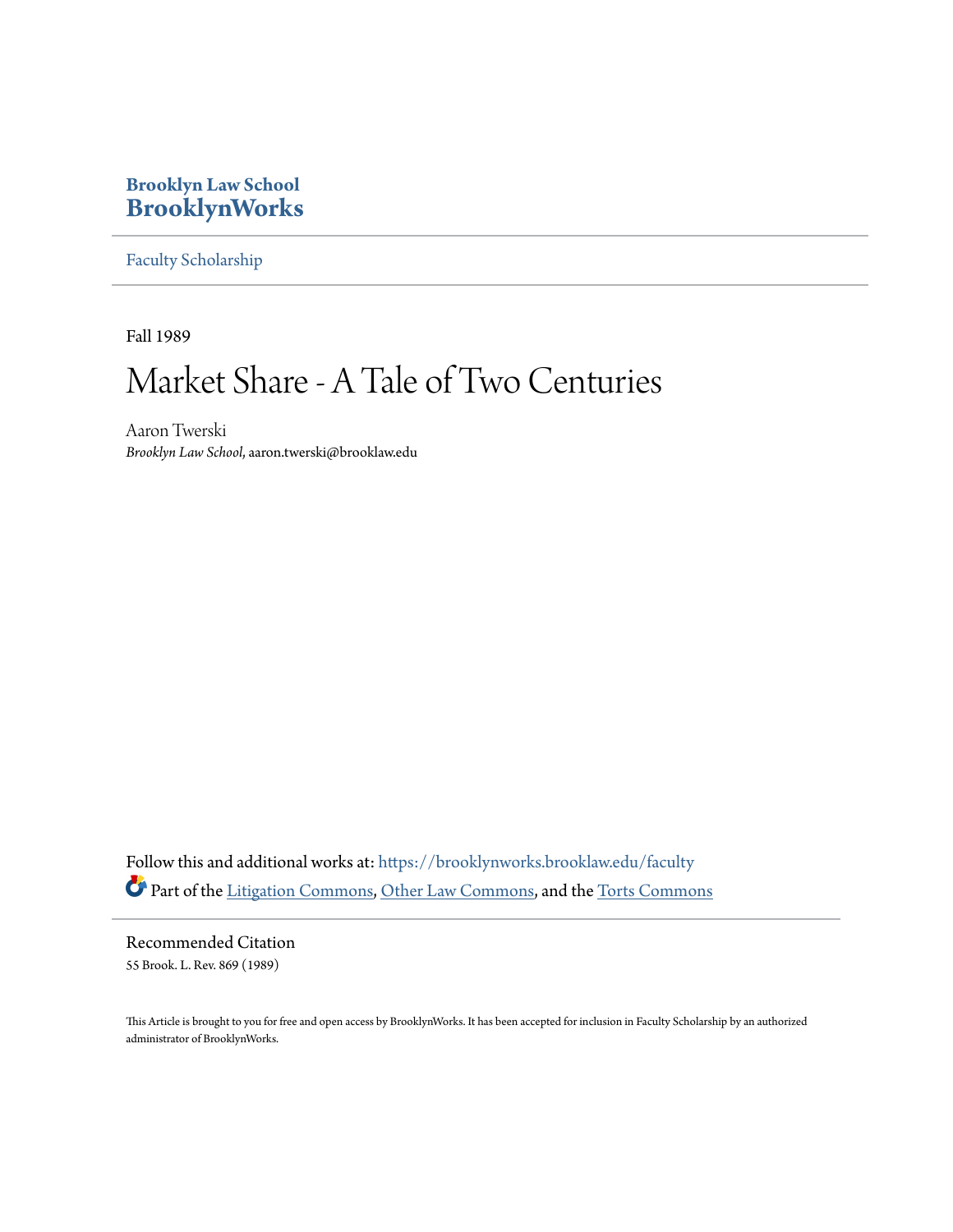# MARKET SHARE **- A TALE** OF TWO CENTURIES

## *Aaron D. Twerski\**

In **1980** market share descended like a bombshell on the American legal scene in response to a problem of considerable magnitude. The California Supreme Court in *Sindell v. Abbott Laboratories1* faced the specter of dismissing claims against the manufacturers of **DES** even though they were negligent in the manufacturing and marketing of a drug that caused cancer in the daughters of the users.<sup>2</sup> The crux of the problem was that several hundred manufacturers had produced and marketed the drug in the early forties. Some three decades had passed from the time that the drug was first taken until the time that the cancers developed in the children of the **DES** takers. The passage of time made it virtually impossible to identify which manufacturer was responsible for any given injury. It was clear that there was a significant amount of fault based injury caused **by DES** in the world at large. And there was no way in which any plaintiff could point her finger at any given defendant and say "you are the cause of my injury."

It is not my function in this setting to express my opinion as to whether holding a defendant liable to the amount of its market share is an appropriate response to the problem. Courts and commentators have spoken to both sides of that issue.<sup>3</sup> Instead,

**3** Several courts have directly adopted *Sindell* or some variation thereof. In addition to *Sindel, see, e.g.,* McCormack v. Abbott Laboratories, **617 F.** Supp. **1521 (D.** Mass. **1985);** McElhaney v. Eli Lilly **&** Co., 564 F. Supp. **265 (D.S.D. 1983),** *affd on other grounds,* **739 F.2d** 340 (8th Cir. 1984); Hardy v. Johns-Manville Sales Corp., **509** F. Supp. **1353 (E.D.** Tex. **1981),** *rev'd in part,* **681 F.2d** 334 (5th Cir. **1982);** Smith v. Eli Lilly **&** Co., **173** MII. **App. 3d 1, 527 N.E.2d 333 (1988);** Martin v. Abbott Laboratories, 102 Wash. **2d 581, 689 P.2d 368** (1984); Collins v. Eli Lilly Co., **116** Wis. **2d 166,** 342 **N.W.2d 37,**

**<sup>\*</sup>** Professor of Law, Brooklyn Law School. **A.B.** Beth Midrash Elyon Research Institute; B.S. **1970** University of Wisconsin-Milwaukee; **J.D. 1965** Marquette University.

**<sup>1</sup> 26** Cal. **3d 588, 607 P.2d** 924, **163** Cal. Rptr. **132,** *cert. denied,* 449 **U.S. 912 (1980).**

**<sup>2</sup>**In *Sindell,* there was no factual finding of negligent testing and marketing of **DES.** The defendant demurred to the complaint on the grounds that plaintiffs could not identify which among the eleven named defendants had caused her harm. For a good description of the evidentiary base which supports a finding of negligent testing and marketing **of DES,** see Bichler v. Eli Lilly **&** Co., **79 A.D.2d 317, 322, 333,** 43d **N.Y.S.2d 625, 628-29, 634-35** (1st Dep't **1981),** *aff'd,* **55 N.Y.2d 571,** 436 **N.E.2d 182,** 450 **N.Y.S.2d 776 (1982).**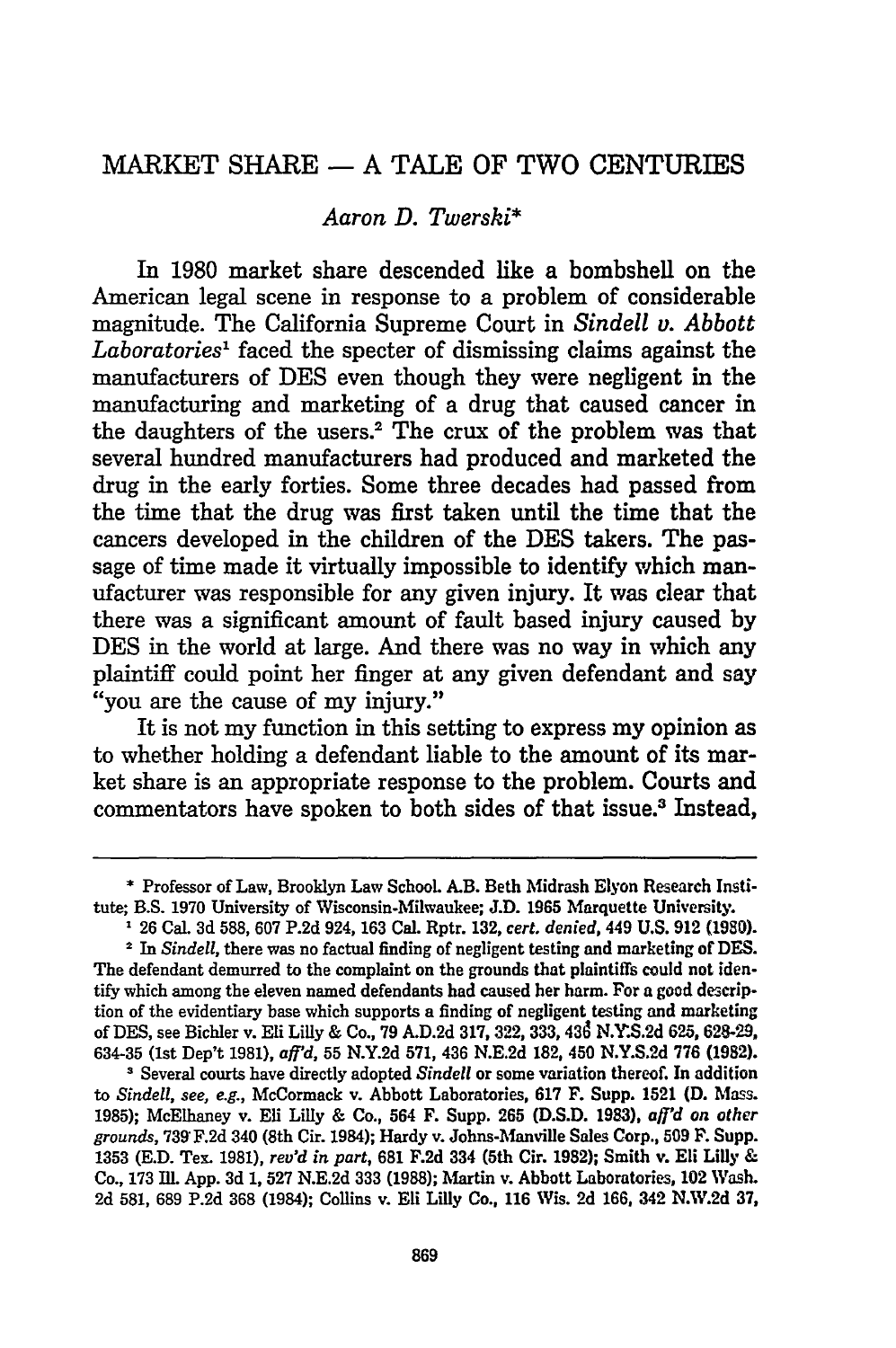I should like to address the tensions which have tugged at the courts in seeking to fashion the market share remedy. As I see it, the market share saga up until the recent decision of the New York Court of Appeals in *Hymowitz v. Eli Lilly & Co.4* demonstrates that the courts throughout the country have had their feet firmly planted in two different centuries **-** one foot in the nineteenth century and the other in the twenty-first century. *Hymowitz* is the first case to resolve the tensions with clarity and without paying senseless obeisance to tradition. It is the first market share case that reads well.

#### I. EXPOSING THE **TENSIONS**

#### *A. The Size of the Market*

*Sindell,* the first of the market share decisions, simply failed to address how the market would be defined. If a defendant was to be held liable for its percentage of the market there was a need to know whether the market was the city of Los Angeles, the state of California, or the United States of America. After years of agonizing, California finally decided that the percentage is to be calculated on the basis of sales in the national market.<sup>5</sup>

73 N.Y.2d 487, 539 N.E.2d 1069, 541 N.Y.S.2d 941, *cert. denied sub nom.* Rexall Drug Co. v. Tigue, 110 **S.** Ct. **350** (1989).

870

*cert. denied sub nom.* E.R. Squibb & Sons, Inc. v. Collins, 469 U.S. 826 (1984). For favorable commentary, see Note, *Market Share Liability: A New Method of Recovery for D.E.S. Litigants,* 30 **CATH.** *UL.* REv. **551 (1981);** Note, *Market Share Liability: An Answer to the DES Causation Problem,* 94 **HARv.** L. REv. 668 (1981).

A substantial number of courts have, however, rejected the market share approach even in the **DES** cases. *See, e.g.,* Mizelli v. Eli Lilly & Co., 526 F. Supp. **589 (D.S.C.** 1981); Ryan v. Eli Lilly & Co., 514 F. Supp. 1004 **(D.S.C.** 1981); Mulcahy v. Eli Lilly & Co., **386** N.W.2d 67 (Iowa 1986); Zafft v. Eli Lilly & Co., 676 S.W.2d 241 (Mo. 1984) **(en** banc). The attempt to apply market share to the asbestos litigation has been met with hostility. See Celotex Corp. v. Copeland, 471 So. 2d 533 (Fla. 1985), for a full listing of the cases. *See also* Bateman v. Johns-Manville Sales Corp., **781** F.2d 1132 (5th Cir. **1986)** (court rejected market share liability theory in asbestos case). For negative commentary on market share, see Fischer, *Products Liability* **-** *An Analysis of Market Share Liability,* 34 **VAND.** L. REv. 1623 (1981); Note, *Market Share Liability* **-** *The California Roulette of Causation Eliminating the Identification Requirement,* 11 **SroN HALL** L. REV. 610 **(1981).**

Technically the decision to utilize a national market in California appears to have been agreed upon by stipulation of the parties. Reference to the stipulation is found in *In re* **DES** Litigation, No. 830-109, General Order No. 12 (Aug. 16, 1985), at 2. The inference in *Hymowitz* that this was decided by the California courts appears to **be** erroneous.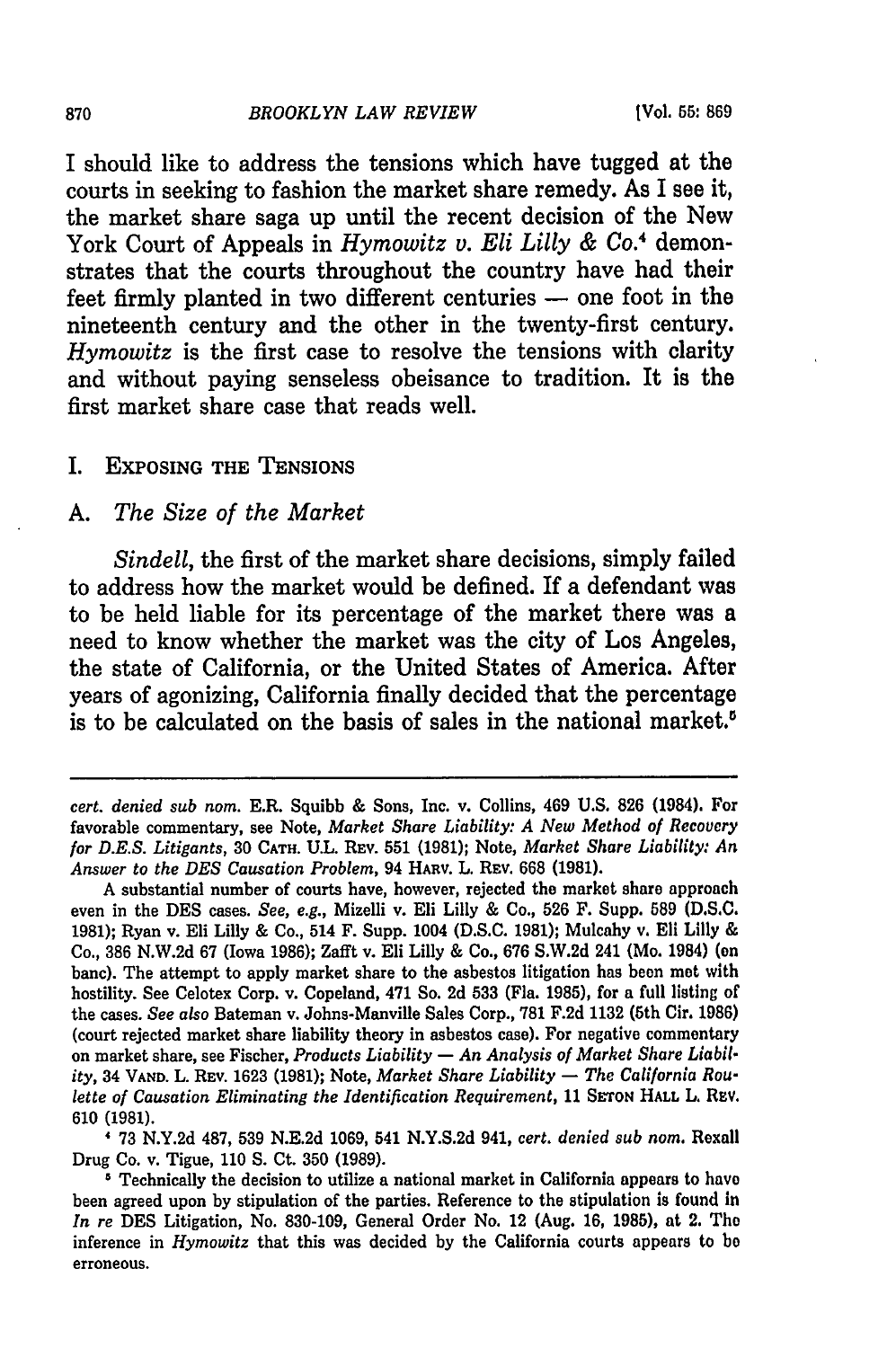Hymowitz has also wisely opted for the national market.<sup>6</sup>

Why has it taken so long for this issue to be resolved? More important, why have some courts still not seen the light? In *Martin v. Abbott Laboratories,7* the Washington Supreme Court opted for the narrowest definable market. Very simply, according to the Washington court, if the **DES** was purchased from a particular pharmacy (e.g., Joe's Pharmacy), and that pharmacy had purchased its **DES** from five manufacturers, then the market share would be calculated based on the percentage of sales to a single pharmacy. Why would any rational court choose the Joe's Pharmacy market over a national market? It is obvious that such a narrow definition of the market does violence to the fundamental market share, liability theory. A defendant who pays a high percentage on a narrow market today on the happenstance that there is sufficient evidence to link it to a particular pharmacy will be taxed again in a later case where such a narrow definition of the market is impossible.8 Market share requires that markets be fairly defined for all cases if the theory is to meet even a pretense of even handedness.

That the courts have had difficulty in resolving the market size issue is explained by the two-century tug that I made mention of earlier. Traditionally, causation required the plaintiff to identify the defendant that was the cause of the plaintiff's particular harm. Market share was a radical departure from that traditional norm. Under the new approach, causation would be decided by how much harm was caused in the aggregate **in** the world at large by three hundred manufacturers. Targeting several manufacturers out of three hundred for liability was most uncomfortable. The chance that the real culprit was made to pay was remote. If the pool was limited to five defendants who sold the drug to a particular pharmacy, plaintiffs were no longer suing the immediate world. The case appears more circumscribed

<sup>B</sup>*Hymowitz,* 73 N.Y.2d at 511, **539** N.E.2d at 1077, 541 N.Y.S.2d at 949.

<sup>7</sup> **192** Wash. 2d **581, 605, 689 P.2d 368, 383** (1984). *Martin* was somewhat ambiguous as to how the market was to be determined. The ambiguity was cleared up in George v. Parke-Davis, 107 Wash. 2d 584, 592, 733 P.2d **507, 512** (1987), where the court held that "the relevant market for determining liability be as narrow as possible." In Smith v. Eli Lilly & Co., 173 M11. App. 3d **1, 527** N.E.2d **333** (1988), the court appears to also have adopted a narrow geographic market test.

**<sup>8</sup>** Fischer, *supra* note **3,** at 1643-44.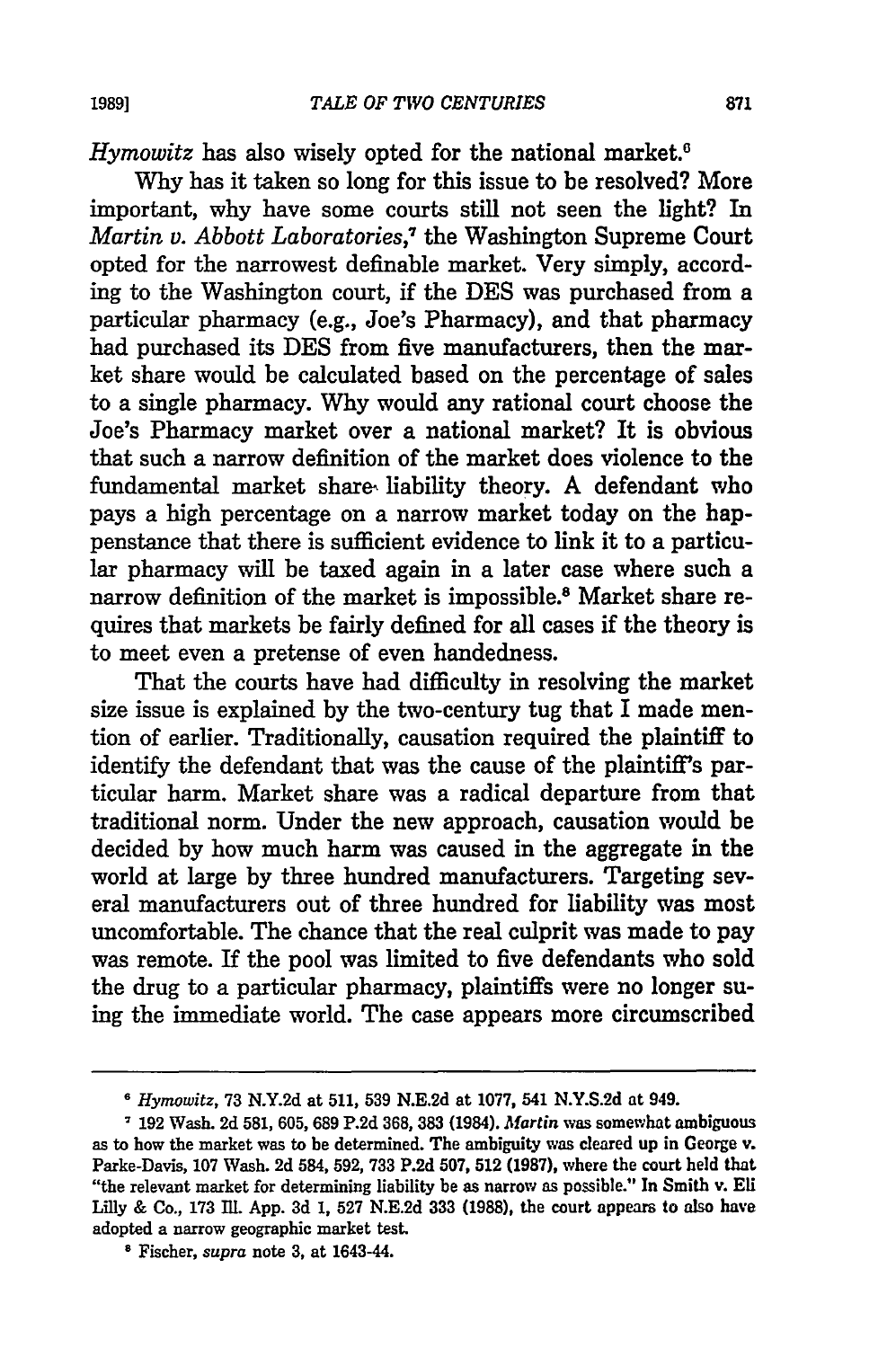and more traditional.' **Of** course, on reflection, it makes little difference if four non-causal defendants out of a pool of five are made to pay or two hundred ninety-nine out of a pool of three hundred. Logic did not easily emerge the victor over tradition.

# *B. Ability of Defendant to Prove Itself Out of the Case*

Closely related to the market size question is whether a defendant can free itself from paying its market share if it can establish that it was not responsible for the harm to the particular plaintiff. Until *Hymowitz,* the courts have answered the question in the affirmative.<sup>10</sup> With all due respect to the courts, I believe that this position is arrant nonsense. Market share posits the view that causation will be viewed writ large over a broad market. Of what importance is it that a defendant establishes that it did not sell a particular pill to a particular patient? Not only is it irrelevant to market share theory, it cuts against the fair administration of it. A defendant who exits a particular case because by chance it can establish that it did not sell to a particular pharmacy, dumps its percentage of the harm upon other defendants who cannot prove the negative. Those defendants end up paying a disproportionate share of the costs of DES harm.<sup>11</sup> Furthermore, the costs of litigating individual causation are very high. Defendants who have the defense available to them, expend large sums of money for the detective work necessary to establish the defense. And courts must decide whether

**<sup>&</sup>quot;** As the pool of defendants becomes smaller, the analogy to more established and traditional case law becomes closer. It will be recalled that the courts have refused to apply alternative liability based on Summer v. Tice, 33 Cal. 2d 80, 189 P.2d 1 (1948), to resolve the DES identification problem because the number of manufacturers who produced **DES** was so large that the chance that a particular producer caused the injury at hand was remote. *See* Sindell v. Abbott Laboratories, 26 Cal. 3d 588, 603, 607 P.2d 924, 931, 163 Cal. Rptr. 132, 139, *cert. denied,* 449 U.S. 912 (1980); *Hymowitz,* 73 N.Y.2d at 506, 539 N.E.2d at 1074, 541 N.Y.S.2d at 946. Courts have, in special circumstances, been willing to overcome the defendant-identification issues. In all such cases there were a limited number of defendants. *See, e.g.,* Dement v. Olin-Mathieson Chem. Corp., **282** F.2d 76 (5th Cir. 1960); Ybarra v. Spangard, 25 Cal. 2d 486, 154 P.2d 687 (1944); Nichols v. Nold, 174 Kan. 613, 258 P.2d 317 (1953); Loch v. Confair, 372 Pa. 212, 93 A.2d 451 **(1953).**

*<sup>10</sup> See, e.g.,* Sindell v. Abbott Laboratories, 26 Cal. 3d 588, 607 P.2d 924, **163** Cal. Rptr. 132, *cert. denied,* 499 U.S. 912 (1980); Martin v. Abbott Laboratories, 102 Wash. 2d 581, 689 P.2d 368 (1984); Collins v. Eli Lilly Co., 116 Wis. 2d 166, 342 N.W.2d **37,** *cert. denied sub nom.* E.R. Squibb & Sons v. Collins, 469 U.S. 826 (1984). **"** Fischer, *supra* note 3, at 1644.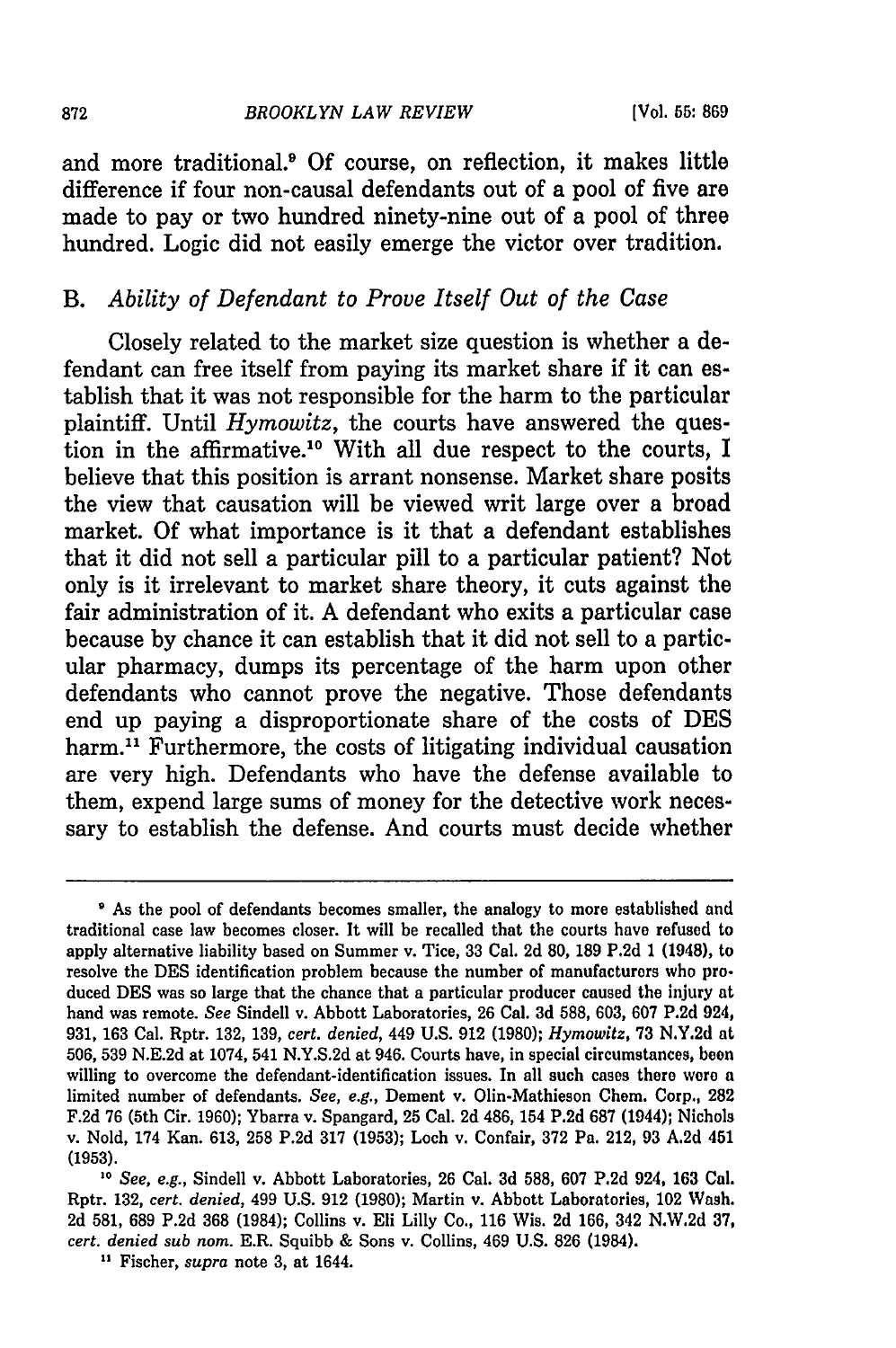they have met their burden of establishing no causation. And all this for what?

Ultimately, the court's fumblings of this issue is explainable only because it made them feel better that in they were paying their dues to the "nineteenth century causation club." It is as if they were saying "Now we really aren't that radical after all. If you can prove that you did not cause harm to this particular plaintiff, we will let you walk." **Old** doctrine really does die hard. That *Hymowitz* has refused to play this charade is to its credit. It has honestly faced the fact that market share cannot be reconciled with traditional causation theory.

# *C. Joint and Several Liability*

Yet a third issue gives evidence of the two-century tug. Courts have been forced to struggle with the relationship between market share liability and the common law jointtortfeasor doctrine. What is to be done if after all the allocation of market share is done, only 60% of the national market can be accounted for? Who bears the loss of the missing 40% of the market? The missing percentage may be explained by defendants who are insolvent and by shares of the market that can simply not be accounted for as a result of proof problems.<sup>12</sup> Plaintiffs contend that classic joint tortfeasor rules (or some variant thereof) should govern. Defendants argue that market share and the joint-tortfeasor doctrine do not fit together.

I have yet to hear a plausible argument for joint tortfeasor liability in the market share setting. The classic argument supporting joint tortfeasor liability is that each tortfeasor is the proximate cause of the entirety of plaintiff's harm.13 Given an innocent plaintiff and a defendant who was the cause of the plaintiff's entire harm, it is argued that the defendant should not be allowed to escape liability merely because another

<sup>12</sup>*See* Rheingold, *The* Hymowitz *Decision* - *Practical Aspects of New York DES Litigation,* **55** BROOKLYN L R v. **883, 893-95 (1989).**

<sup>&</sup>lt;sup>13</sup> For a spirited defense of the common law joint tortfeasor doctrine emphasizing the point made in the text, see Wright, *Allocating Liability Among Multiple Responsible Causes: A Principled Defense of Joint and Several Liability for Actual Harm and Risk Exposure,* 21 **U.C.** DAVIS L **REV.** 1141 **(1988).** This author responded in Twerski, *The Joint Tortfeasor Legislative Revolt: A Rational Response to the Critics,* 22 **U.C.** DAVIS L. REv. 1125 **(1989).**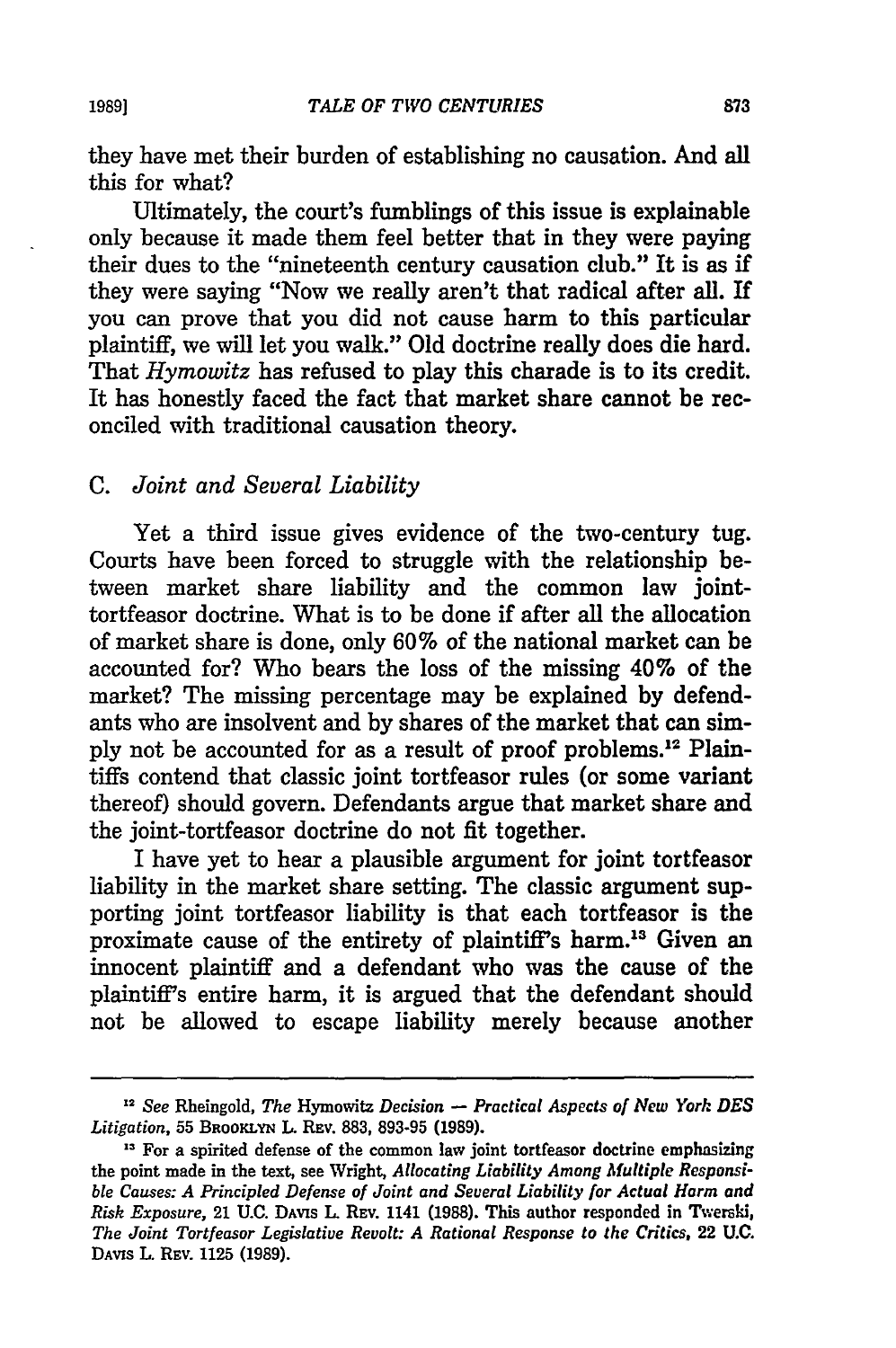tortfeasor turns out to be insolvent.14 In the case of market share liability that argument simply does not wash. **A** market share defendant is not the cause of the plaintiff's entire harm. Indeed, the defendant is most often not the cause of any harm to the individual plaintiff. The only grounds for holding the defendant liable is that it contributed to a certain percentage of harm to the entire world and should pay its fair share of the damages in each individual case. No defendant bears any legal relationship to any other defendant in the case. **All** of the courts have found that there is no factual basis to support a finding of a common law conspiratorial tort. **By** what act of legerdemain can one defendant be held for the damage of another?

Once again the difficulties that the courts have faced with this issue stem **from'** the attempt to "traditionalize" market share liability and make it appear as if it were a slight variation on the theme of classic liability. The protestations of the California Supreme Court in *Brown v. Superior Court15* notwithstanding, it was quite clear that *Sindell* did contemplate joint tortfeasor liability.16 *Brown* spelled an outright retreat from the untenable position of *Sindell.* The *Hymowitz* court has correctly

ment was that a substantial share was mandated by *Sindell* to diminish the injustice of shifting the burden to defendant to prove that they could not have made the substance which injured the plaintiff. Though *Sindell* did offer the rationale it makes absolutely no sense whatsoever. Of what significance is it to a **10%** market share defendant that here is another 50% of the market in the case as defendants? Why does the presence of additional defendants make it less onerous on the **10%** than it would be if the other defendants were not named?

The *Brown* court also rejected the plaintiff's argument that by specifically providing for cross complaints against other manufacturers the court sought to assure that jointtortfeasors have a mechanism available to recover from other defendants if they bore a disproportionate share of liability. The *Brown* court responded by suggesting several other reasons for providing a procedure for impleading other defendants. The reasons proferred by the court are strained if not simply implausible.

The court would have been far better off if had it said that in *Sindell* it had not fully thought through the implications of combining market share with joint-tortfeasor liability and that on further reflection they do not mesh well together.

*<sup>14</sup> See* Wade & Smith, *Fairness: A Comparative Analysis of the Indiana and Uniform Comparative Fault Acts,* 17 IND. L. REV. 969, 963-76 (1984).

**<sup>1</sup>**44 Cal. 3d 1049, 1072-76, 751 P.2d 470, 485-87, 245 Cal. Rptr. 412, 426-28 **(1988). 16** The argument of the *Brown* court that *Sindell* did not address the jointtortfeasor issue rings hollow. The contention of the plaintiff that the requirement of *Sindell* that a "substantial share" of the market is required as a predicate to market share is explainable only by the imposition of joint-tortfeasor liability is very strong. The presence of a "substantial share" of the market makes it less onerous on each defendant who will be required to pay for absent market shares. The court's response to this argu-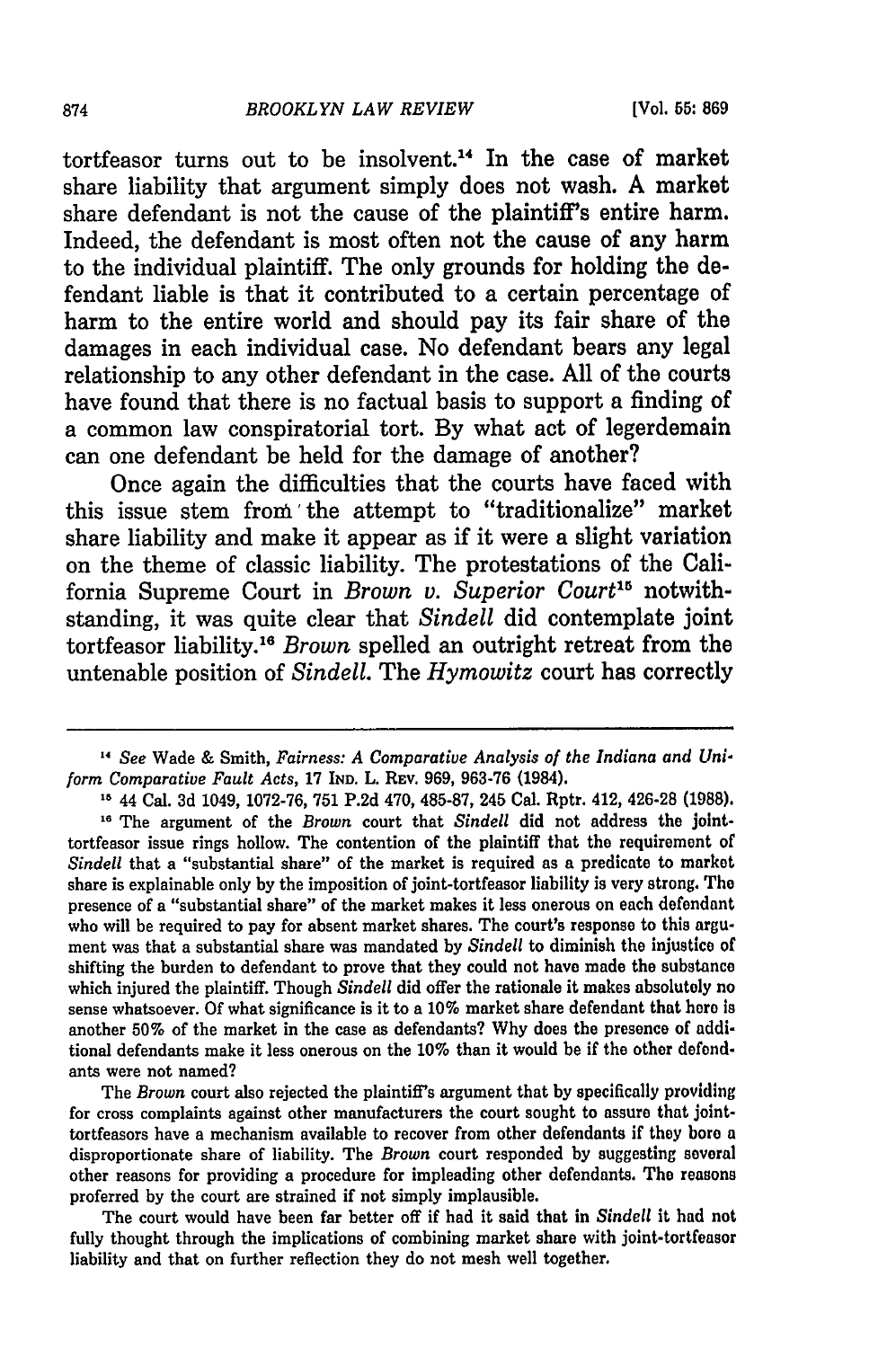followed suit. There is simply no reason why the risk of insolvency should **fall** on defendants, unrelated to each other in no way other than that they are parties named in the same caption of a law suit, rather than on plaintiffs. Both plaintiffs and defendants are legally strangers to the insolvent defendants. **Ab**sent traditional causation and absent any legal relationship between defendants, there is no rationale which can support the assessment of full or inflated damages against any market share defendant.<sup>17</sup>

#### **II.** Tim **FRACTIONALIZATION OF THE LAW OF TORTS**

The question that is uppermost on the minds of the practicing bar is what is the long-term effect of *Hymowitz?* How far can it be extended? **My** own sense is that *Hymowitz* **will** be restricted to its facts. **A** more interesting question is whether the courts will continue to fractionalize the law of torts.

#### *A. Whereto Market Share*

It is not likely that the market share theory will spread like wildfire to free plaintiffs from having to meet their traditional burden of identifying the guilty defendant in product liability litigation. The case law throughout the country demonstrates that the courts have been unwilling to push market share beyond the very special facts of the DES litigation.<sup>18</sup> *Hymowitz* made it unmistakably clear that the New York court has no intention of expanding the scope of market share. The court said:

**1989]**

**<sup>17</sup>** It should be noted that the *Hymowitz* decision not only rejected joint-tortfeasor liability but also rejected the concept of "grossing-up," **by** which each defendant's several liability would be increased proportionally so that plaintiff would recover **100%** of her damages. *Hymowitz,* **73 N.Y.2d** at **513, 539 N.E.2d** at 1078, 541 **N.Y.S.2d** at **950.** The court earlier had described the complex procedure adopted **by** the court in Martin v. Abbott Laboratories, 102 Wash. **2d 581, 689 P.2d 368** (1984), and George v. Parke-Davis, **107** Wash. **2d** 584, **733 P.2d 507 (1987),** which provides that defendants who are not able to prove their market share have their share of the market inflated so that plaintiffs receive a **100%** recovery.

**<sup>18</sup> It** has been disapproved in asbestos litigation, see Thompson v. Johns-Manville Sales Corp., 714 **F.2d 581** (5th Cir. **1983),** *cert. denied,* 465 **U.S.** 1102 (1984); Hannon v. Waterman **S.S.** Corp., **567** F. Supp. **90 (E.D.** La. **1983);** *In re* Related Asbestos Cases, 543 F. Supp. 1142 **(N.D.** Cal. **1982);** Mullen v. Armstrong World Indus., Inc., 200 Cal. **App. 3d 250,** 246 Cal. Rptr. **32 (1988);** Celotex v. Copeland, 471 So. **2d 533 (Fla. 1985);** and in DPT cases; Shackil v. Lederle Laboratories, **116 N.J. 155, 561 A.2d 511 (1989);** Senn **v.** Merrill-Dow Pharmaceuticals, **305** Or. **256, 751 P.2d 215 (1988).**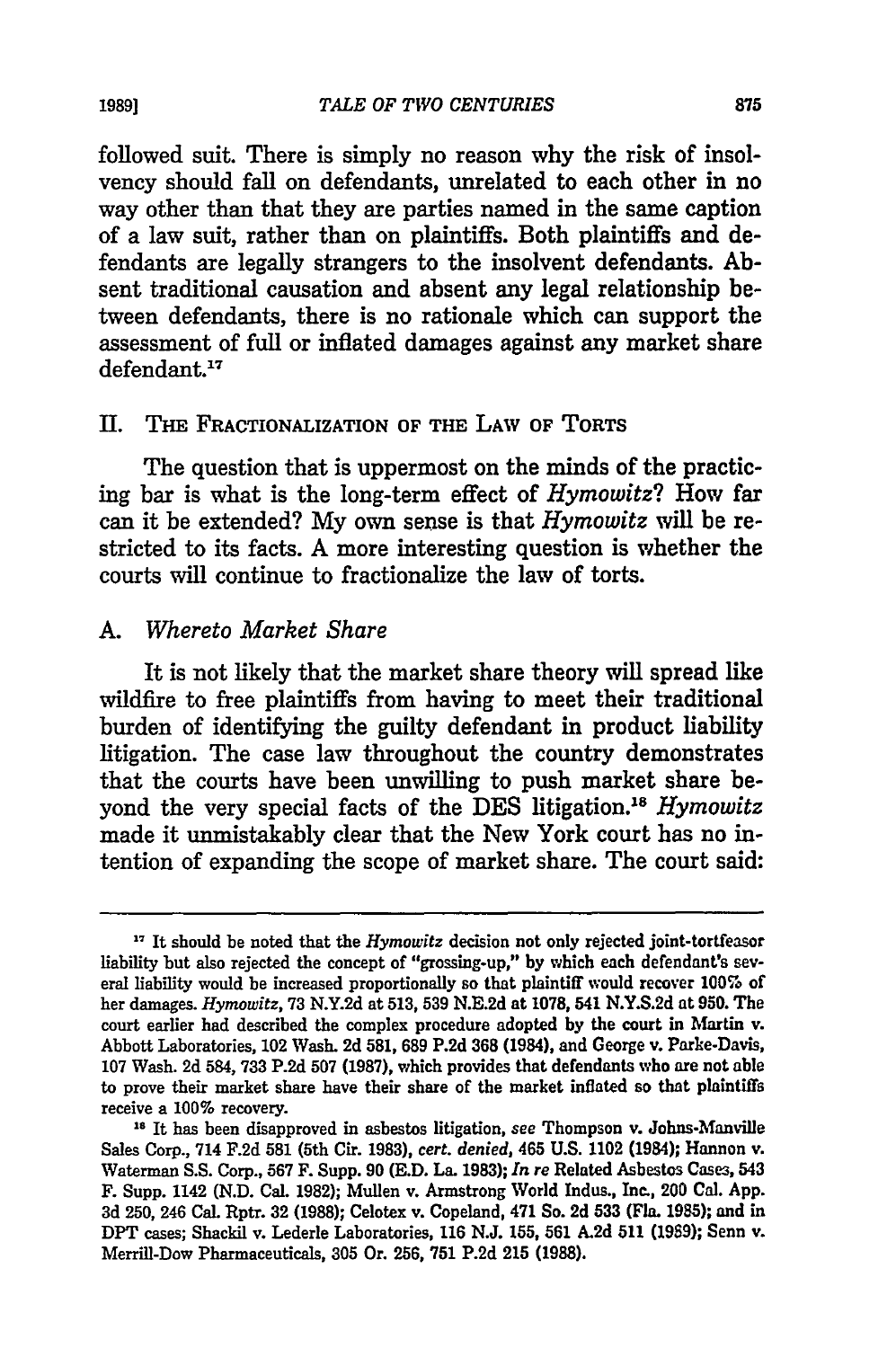"We stress **..** that the DES situation is a *singular case,* with manufacturers acting in a parallel manner to produce an *identical, generically marketed product, which causes injury many years later,* and which has *evoked a legislative response* reviving previously barred actions."<sup>19</sup> It is thus highly unlikely that market share will be extended to non-generic products,<sup>20</sup> to products that do not have latency periods, $21$  or to situations where plaintiffs have simply failed to secure the evidence which would have permitted them to identify the defendant.<sup>22</sup> That the *Hymowitz* court took the trouble of noting that DES was the subject of direct legislative action is of considerable interest. It is the kind of language which a court inserts to provide future litigants with an argument that DES was sui generis and cannot be used to expand the common law in the usual incremental fashion.

# *B. Proportional Liability*

For the present, it is clear that market share is a theory of rather limited utility. What remains to be decided is how far courts will go in proportionalizing liability. Market share is not an isolated phenomenon in the law of torts. It is part of a general tendency to deal with difficult proof problems by assigning a percentage to the issue in question and calculating damages according to the percentage. Admittedly, the kinds of cases to which proportionalization has taken place are not of one cloth. The policy ramifications differ substantially depending on the issue. Nonetheless, the fractionalization of tort liability can no longer be viewed as a series of discrete phenomena. In addition to market share, the following areas have either been proportionalized or are considered to be prime candidates for proportionalization.

*<sup>19</sup> Hymowitz,* 73 N.Y.2d at 508, 539 N.E.2d at 1075, 541 N.Y.S.2d at 947 (emphasis added).

**<sup>20</sup>***See* asbestos cases *et al., supra* note **18,** and Sheffield v. Eli Lilly & Co., 144 Cal. **App. 3d 583, 192** Cal. Rptr. **870 (1983).**

**<sup>21</sup>***See Sheffield,* 144 Cal. **App. 3d** at 594, **192** Cal. Rptr. at **877,** setting forth that market-share should not be applied when "the delay in discovering the alleged causation was in no way related to the nature of the defective product or any other act or omission of the unknown tortfeasor."

**<sup>22</sup>** Long v. Krueger, Inc., **686** F. Supp. 514 **(E.D.** Pa. **1988).**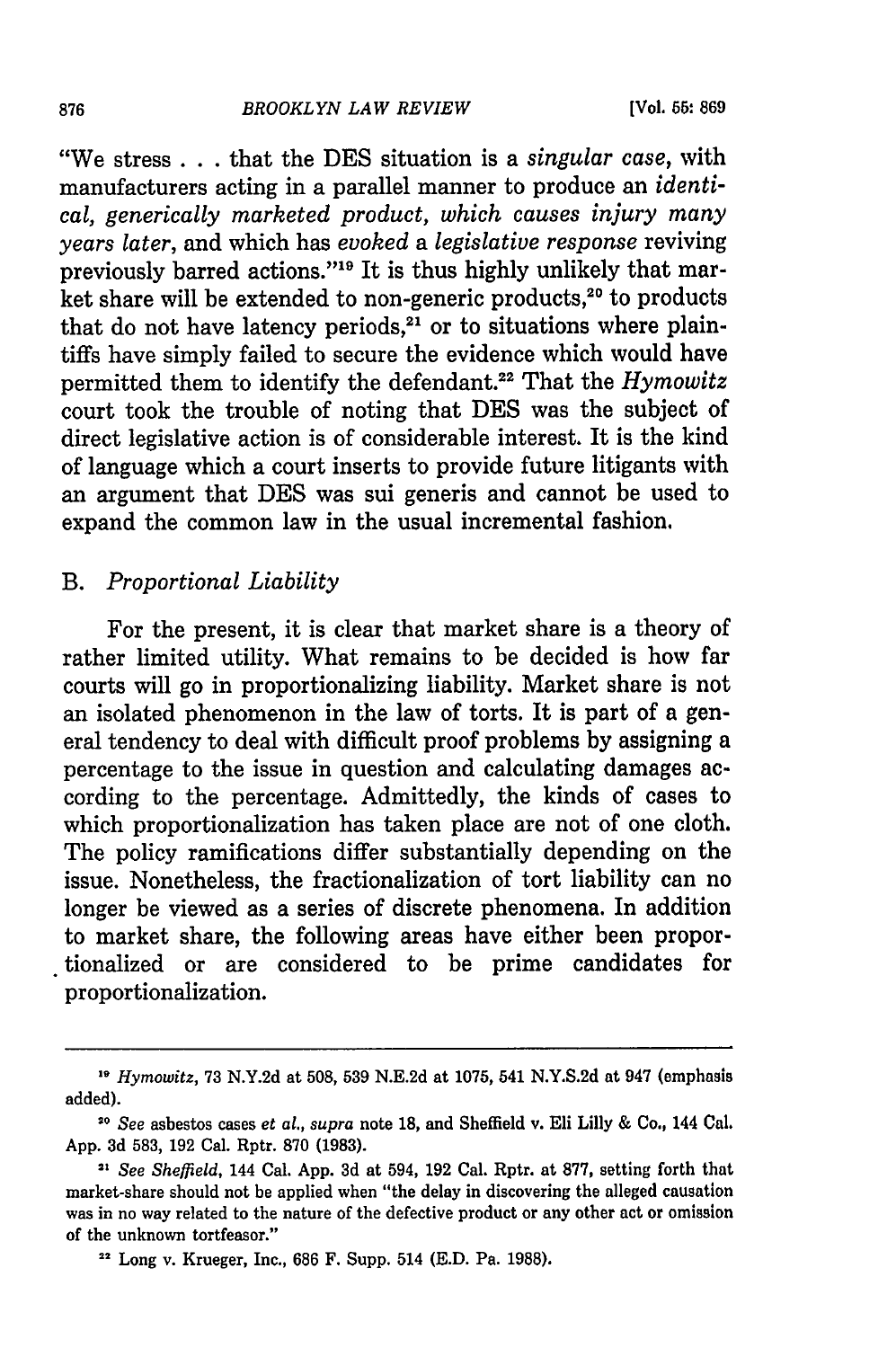#### 1. Comparative Fault

At last count, some 43 states have adopted some form of comparative fault.<sup>23</sup> In many jurisdictions, reasonable assumption of the risk (a non-fault concept) is treated as a form of comparative fault or comparative responsibility.<sup>24</sup> A strong majority applies comparative fault or comparative responsibility concepts to strict products liability cases<sup>25</sup> even though they freely admit that comparing the faulty conduct of the plaintiff with the nofault defect of the manufacturer is conceptually flawed.<sup>26</sup>

# 2. Joint Tortfeasor Liability

A natural outgrowth of the comparative fault phenomenon was the application of a fault percentage comparison among defendants in working out their relative liabilities in contribution actions.<sup>27</sup> A large number of states' legislatures have now acted to limit the liability of joint tortfeasors to the fault percentage allocated to each individual defendant.<sup>28</sup> In some states, the abo-

<sup>&</sup>lt;sup>23</sup> See generally V. SCHWARTZ, COMPARATIVE NEGLIGENCE § 3.1-3.5 (2d ed. 1986); H. WOODS, **COMPARATIVE** FAULT § **1.11,** 4.14.13 **(2d** ed. **1987).**

*<sup>21</sup> See, e.g.,* Blackburn v. Dorta, 348 So. **2d 287 (Fla. 1977);** W.M. Bashlin Co. v. Smith, **277** Ark. 406, 643 **S.W.2d 526 (1982);** Springrose v. Willmore, **292 Ihn. 23, 192 N.W.2d 826 (1971);** Lyons v. Redding Constr. Co., **83** Wash. **2d 86; 515 P.2d 821 (1973).**

**<sup>25</sup>** *See, e.g.,* Murray v. Fairbanks Morse, **610 F.2d** 149 **(1979);** Daly v. General Motors Corp., 20 Cal. **3d 725, 575 P.2d 1162,** 144 Cal. Rptr. **380 (1978).** *See* also *V.* SCHWARTZ, *supra* note **23,** § 12.2, listing thirty states that apply comparative fault to strict products liability cases.

**<sup>26</sup>**Thode, *Comparisons in Products Liability,* **1981** UTAH **L.** REv. **3;** Twerski, *The Use and Abuse of Comparative Negligence in Products Liability,* **10 IND. L.** REv. **797 (1977).**

**<sup>27</sup>**The leading case is Dole v. Dow Chemical Co., **30 N.Y.2d** 143, **282 N.E.2d** 288, **331 N.Y.S.2d 382 (1972).** Contribution according to fault percentage is provided for in the Uniform Comparativi Fault Act, section 4 **(1979),** 12 **U.L.A. 39,** 49 (Supp. **1989),** and **by** the statutes of numerous jurisdictions. *See, e.g.,* ARiz. REv. **STAT.** ANN. § **12-2502** (Supp. **1989);** MiHc Comp. **LAWS** § **600.2925b (1986);** N.Y. Cirv. PRAc. L, & **R.** § 1502 (McKinney **1976);** OKLA. **STAT. ANN.** tit. 12, § **832** (West **1988);** OR. **REv. STAT.** § 18.445 **(1989);** PA. **STAT. ANN.** tit. **17,** § 2102 (Purdon **1962).**

<sup>&</sup>lt;sup>28</sup> Of 34 states that have somewhat modified the common-law joint tortfeasor doctrine, ten have abolished joint tortfeasor liability for both economic and noneconomic losses. *See ALASKA* **STAT.** § **09.17.080(d) (1989);** ARiz. REv. **STAT.** ANN. § **12-2506** (Supp. **1988);** COLO. **REv. STAT.** § **13-21-111.5 (1987);** IDAHO **CODE** § **6-803(3)** (Supp. **1989); IND. CODE ANN.** § 344-33-5 (West Supp. **1988); KA'. STAT. ANN.** § 60-258a(d) (Supp. **1987);** *N.D.* **CENT. CODE** §§ **32-03.2-02-03 (Supp.** 1989); **UTAH CODE** ANN. § **78-2740 (1987);** VT. **STAT. ANN.** tit. 12, § **1036** (Supp. **1988);** Wyo. **STAT.** § **1-1-109 (1988).** Two abolition states allow joint liability if the fault of the tortfeasor exceeds 50%. *See* **IOWA CODE** ANN. **§ 668.4** (West **1987); MONT. CODE ANN.** § **27-1-703(2) (1989).** One other state provides that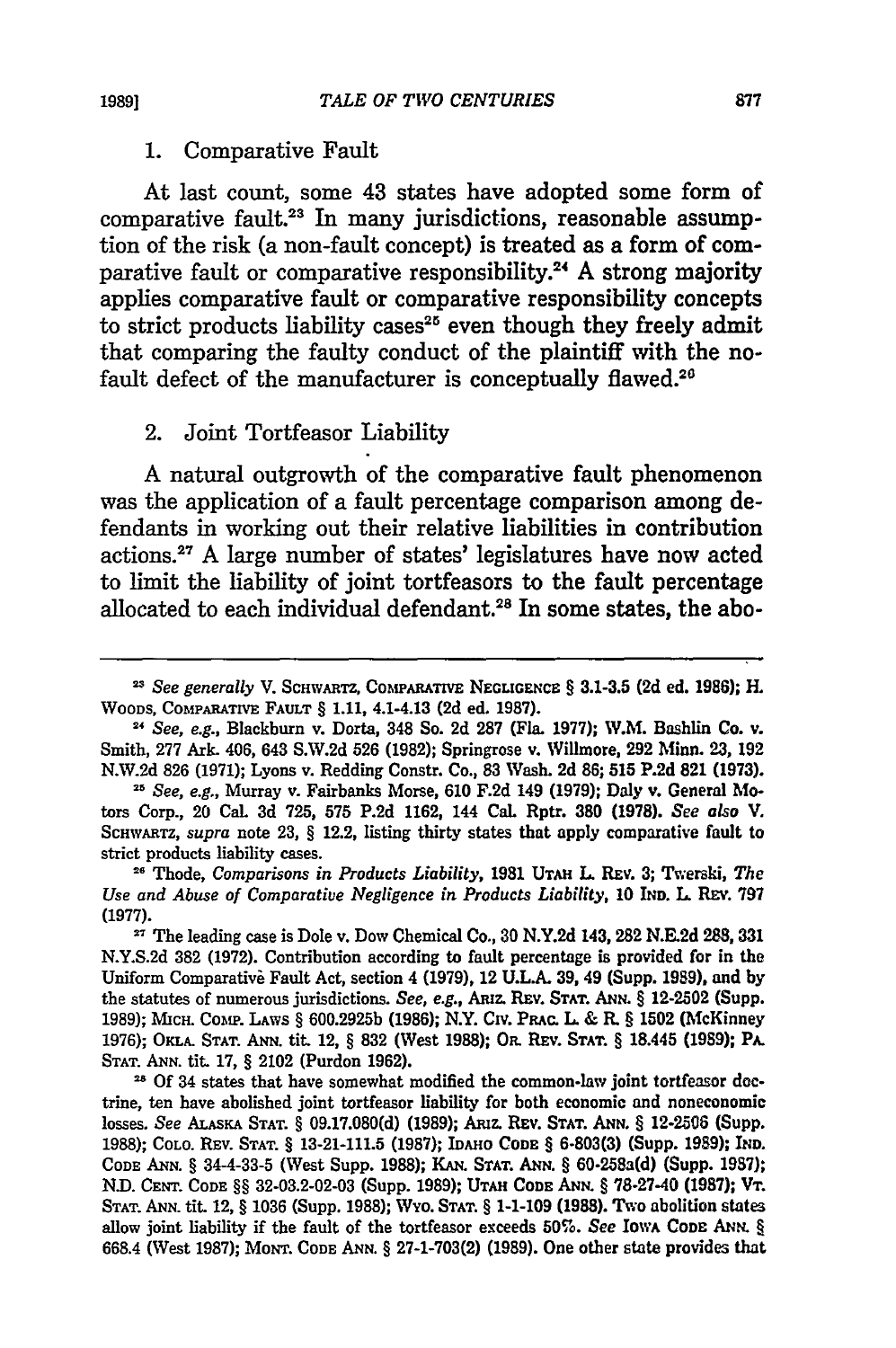lition of the joint tortfeasor doctrine has been limited to noneconomic loss,<sup>29</sup> and in others the abolition of the doctrine takes place only when the defendant's fault is below a certain percentage of total fault.<sup>30</sup> Nonetheless, the availability of easy percentage apportionment has had the effect of sharply limiting the workings of the classic common law joint tortfeasor doctrine.

**3.** Seat Belt Cases

Many courts have applied comparative fault or apportionment principles to reduce the verdicts of plaintiffs who have suf-

A recently enacted New Jersey statute sets forth an interesting compromise. The statute states:

Except as provided in subsection **d.** of this section, the party so recovering may recover as follows:

a. The full amount of the damages from any party determined **by** the trier of fact to be **60%** or more responsible for the total damages.

**b.** The **full** amount of economic damages plus the percentage of noneconomic damages directly attributable to that party's negligence from any party deter. mined **by** the trier of fact to be more than 20% but less than **60%** responsible for the total damages.

c. Only that percentage of the damages directly attributable to that party's negligence from any party determined **by** the trier of fact to be 20% or less responsible for the total damages.

**d.** With regard to environmental tort actions, the party so recovering may recover the full amount of the damage award from any party determined to **be** liable.

e. Any party who is compelled to pay more than his percentage share may seek contribution from the other joint tortfeasors.

**N.J. STAT. ANN.** § **2A:15-5.3** (West **1989)** (amended **1987).**

Several states have followed the Uniform Comparative Fault Act and have enacted reallocation statutes which reallocate uncollectible shares among all the responsible parties, including the plaintiff if the plaintiff were negligent. *See, e.g.,* **MINN. STAT. ANN,** § 604.02 Subd. **1** (West Supp. **1989);** Mo. **ANN. STAT.** §§ **537.067, 538.230, 538.300** (Vernon **1988 &** Supp. **1989).** Michigan applies its reallocation statute only if the plaintiff was contributorily negligent. *See* **MIcH. CoMP. LAWS ANN.** § **600.6304** (West **1987).**

*<sup>30</sup>See* statutes cited in notes **28-29** *supra.*

if the fault of any defendant is less than **50%,** that defendant cannot be liable for more than twice the fault allocated to her. **S.D. CODIFIED LAWS ANN.** § **15-8-15.1 (Supp. 1989).** For a comprehensive review of the statutes enacted as of the date of this Article, **see** Pressler **&** Schieffer, *Joint and Several Liability: A Case for Reform,* 64 **DE.N, U.L.** REv. **651, 656-59 (1988).**

**<sup>29</sup> A** good number of states have only eliminated the joint tortfeasor doctrine for noneconomic loss (i.e., pain and suffering). *See, e.g.,* **CAL. CIv. CODE** §§ 1431 to 1431.5 (West Supp. **1989)** (added **by** Proposition **51,** approved **by** electorate on June **3, 1986); FLA. STAT. ANN.** § **768.81(3)** (West **1989); ILL. REV. STAT.** ch. **110, 1 2-1117 (1989)** (defendant over **25%** at fault is jointly and severally liable); N.Y. **Civ. PRAC.** L. & R. **1600** (Mc-Kinney **1986)** (defendant over **50%** at fault jointly and severally liable); **Omo REV. CODE ANN.** § **2315.19** (Anderson **1987)** (applies only when plaintiff is at fault).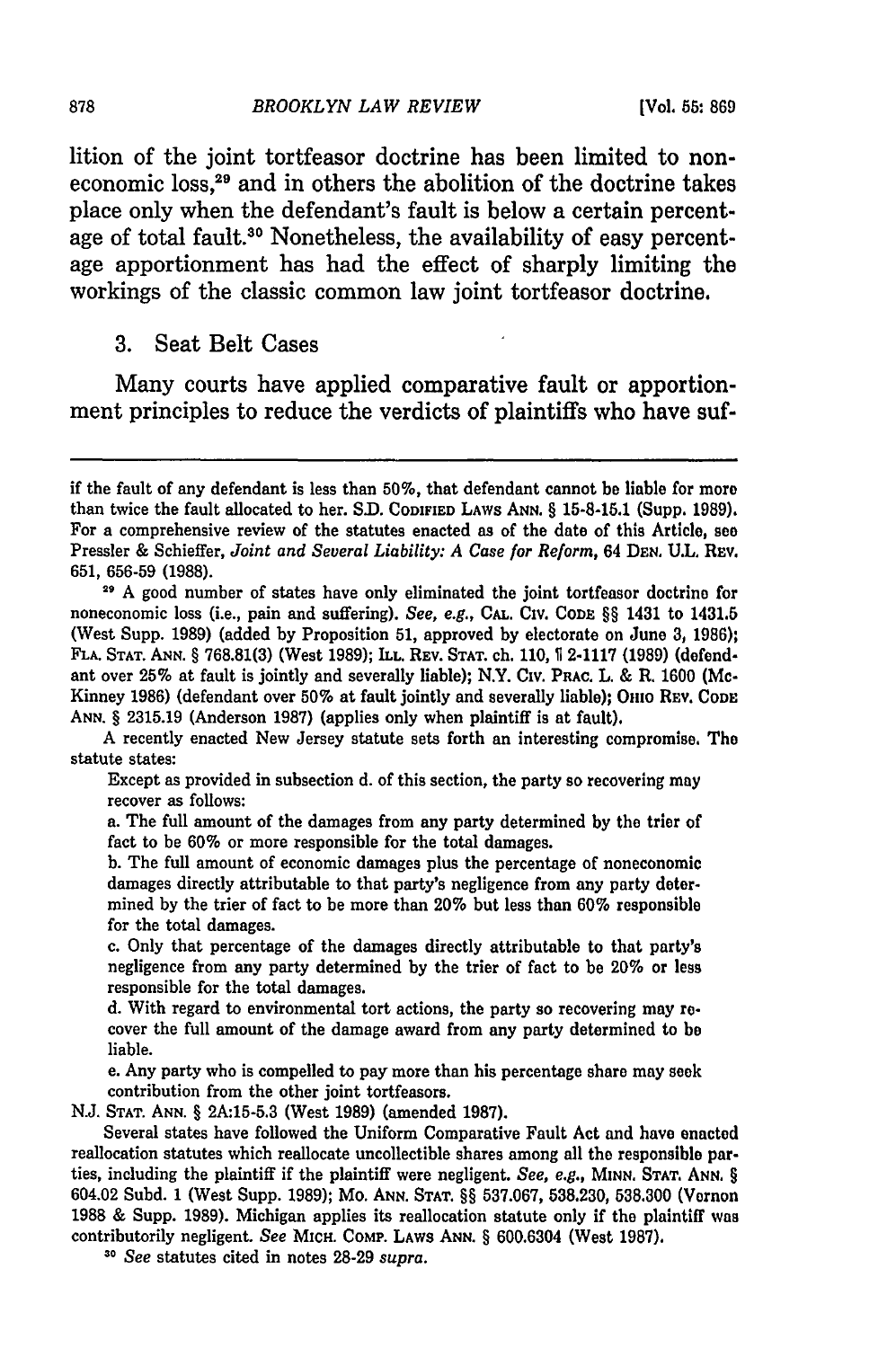fered greater injury because they have failed to wear their seat belts.<sup>31</sup> There has been considerable confusion as to whether the reduction is to be accomplished based on causation principles<sup>32</sup> or is to be reckoned using a more general comparative fault approach."3 Courts that have not insisted on a rigid separation of first and second collision injuries as a necessary perquisite to assessing plaintiffs fault seem to have created a unitary "causefault" reduction which blurs the discrete issues.<sup>34</sup>

#### 4. Proximate Cause

Under classic tort doctrine whether a defendant is or is not the proximate cause of a plaintiff's harm is an all or nothing question.35 The Uniform Comparative Fault Act, however, suggests that in comparing the fault of plaintiff and defendant, that proximate cause may legitimately factor into the percentage of fault allocated to each party.<sup>36</sup> It takes no great leap in imagination to apply this reasoning to cases where plaintiff fault is not involved. Thus, the Model Uniform Product Liability Act provides that where a non-claimant misused a product in a manner in which the product seller could not anticipate the plaintiff's recovery against the manufacturer of the defective product be reduced to the extent that the misuse was the cause of the

*<sup>11</sup>See, e.g.,* Insurance Co. of North Am. v. Pasakarnis, 451 So. **2d 477** (Fla. 1984); Lowe v. Estate Motors, Ltd., 428 Mich. 439, 410 **N.W.2d 706,** *reh'g denied,* 429 Mich. **1207 (1987);** Waterson v. General Motors Corp., **111** N.J. **238,** 544 **A.2d 357 (1988);** Spier v. Barker, **35 N.Y.2d** 444, **323 N.E.2d** 164, **363 N.Y.S.2d 916** (1974); Foley v. City **of** West Allis, **113** Wis. **2d** 475, **335 N.W.2d** 824 **(1983).**

*<sup>3&</sup>quot; See, e.g.,* Waterson v. General Motors Corp., **111 N.J. 238,** 544 **A.2d 357 (1988),** and Spier v. Barker, **35 N.Y.2d** 444, **323 N.E.2d** 164, **363 N.Y.S.2d 916** (1974). For an excellent discussion of the differing approaches to seat-belt damages reduction, see Note, *A Compromise Between Mitigation and Comparative Fault?: A Critical Assessment of the Seat Belt Controversy and a Proposal* **for** *Reform,* 14 HoFsTRA **L.** RIv. **319 (1986).**

*See, e.g.,* Lowe v. Estate Motors, Ltd., 428 Mich. 439, 410 **N.W.2d 706,** *reh'g denied,* 429 Mich. **1207 (1987);** Foley v. City of West Allis, **113** Wis. **2d** 475, **335 N.W.2d 824 (1983).**

*<sup>&</sup>quot;See, e.g.,* Lowe v. Estate Motors, Ltd., 428 Mich. 439, 410 **N.W.2d 706,** *reh'g denied,* 429 Mich. **1207 (1987);** Foley v. City of West Allis, **113** Wis. **2d** 475, **335 N.W.2d** 824 **(1983).**

**<sup>,&#</sup>x27;** *See generally* W. PRossER **& W.** KETON, PaossEa **& KEETON ON** Ton's § 42 (5th ed. 1984). *But see* Twerski, *The Many Faces of Misuse: An Inquiry Into the Emerging Doctrine of Comparative Causation,* **29** MERCER L REv. 403 (1978).

**<sup>36</sup> UNIF.** CoMPARATVE FAULT AcT § **l(b),** 12 **U.L.A. 39,** 41-43 (Supp. **1989)** (and accompanying comment).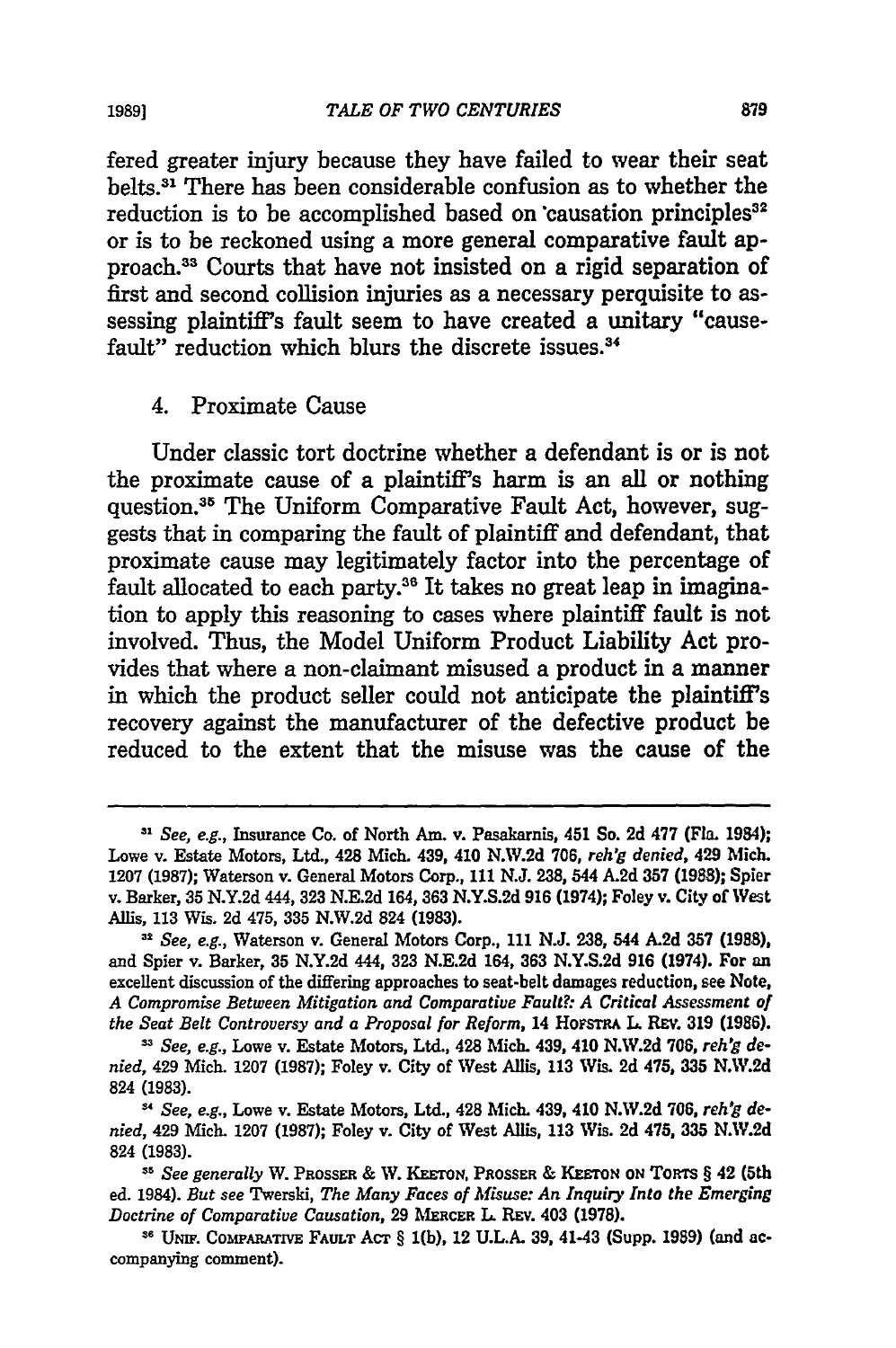harm.<sup>37</sup>

#### 5. Protecting the Chance Interest

The prototype for this category is *Hershovits v. Group Health Cooperative of Puget Sound.*<sup>38</sup> In that case, plaintiff's decedent had consulted defendant for a bad cough. The doctor negligently failed to diagnose lung cancer. Approximately six months later, the cancer was properly diagnosed. Expert testimony established that had the plaintiff been timely diagnosed when his cancer was at Stage 1, his chances for five-year survival would have been 39%. His chances for survival at Stage 2 when the cancer was finally diagnosed were only 25%. The defendant's negligence had, effected a 14% reduction of plaintiff's chance for survival. Scholars have argued that damages should be calculated on the basis of the percentage reduction caused by the defendant's negligence.<sup>39</sup> Again, it takes no imagination to recognize that such "chance apportionment" could be put into place whenever causation becomes a thorny issue. In some cases, such proportionalization would be more favorable to plaintiffs then would be the case if classic causation concepts governed and in others defendants would be favored.<sup>40</sup> In any event, proportionalizing cause will dramatically alter the legal landscape in tort litigation.

### 6. The Indeterminate Plaintiff

Yet another possible occasion for proportionalizing cause was raised by Judge Jack Weinstein in the famous *Agent Orange*

**<sup>37</sup> MODEL UNIF. PRODUCT LIABILITY ACT** § 112(c) and (d), 44 Fed. Reg. 62,714, 62,740 **(1979).**

**<sup>&</sup>quot;** 99 Wash. 2d 609, 664 P.2d 474 (1983).

**<sup>&</sup>quot;** King, *Causation, Valuation, and Chance in Personal Injury Torts Involving Preexisting Conditions and Future Consequences,* 90 YALE L.J. 1353 **(1981);** Robinson, *Multiple Causation in Tort Law: Reflections on the DES Cases,* 68 VA. L. REV. 713 **(1982).** The approaches of King and Robinson are not identical. King would hold defendants liable for the present value of the increased risk that the victim bears because of exposure. Robinson would allow recovery based on risk contribution or probability of causation.

**<sup>40</sup>** Whenever plaintiffs are unable to establish liability by a more probable than not standard, they would benefit from a propositional causation rule. If they can meet the traditional standard the adoption of proportional causation will reduce recovery from what it is under present law.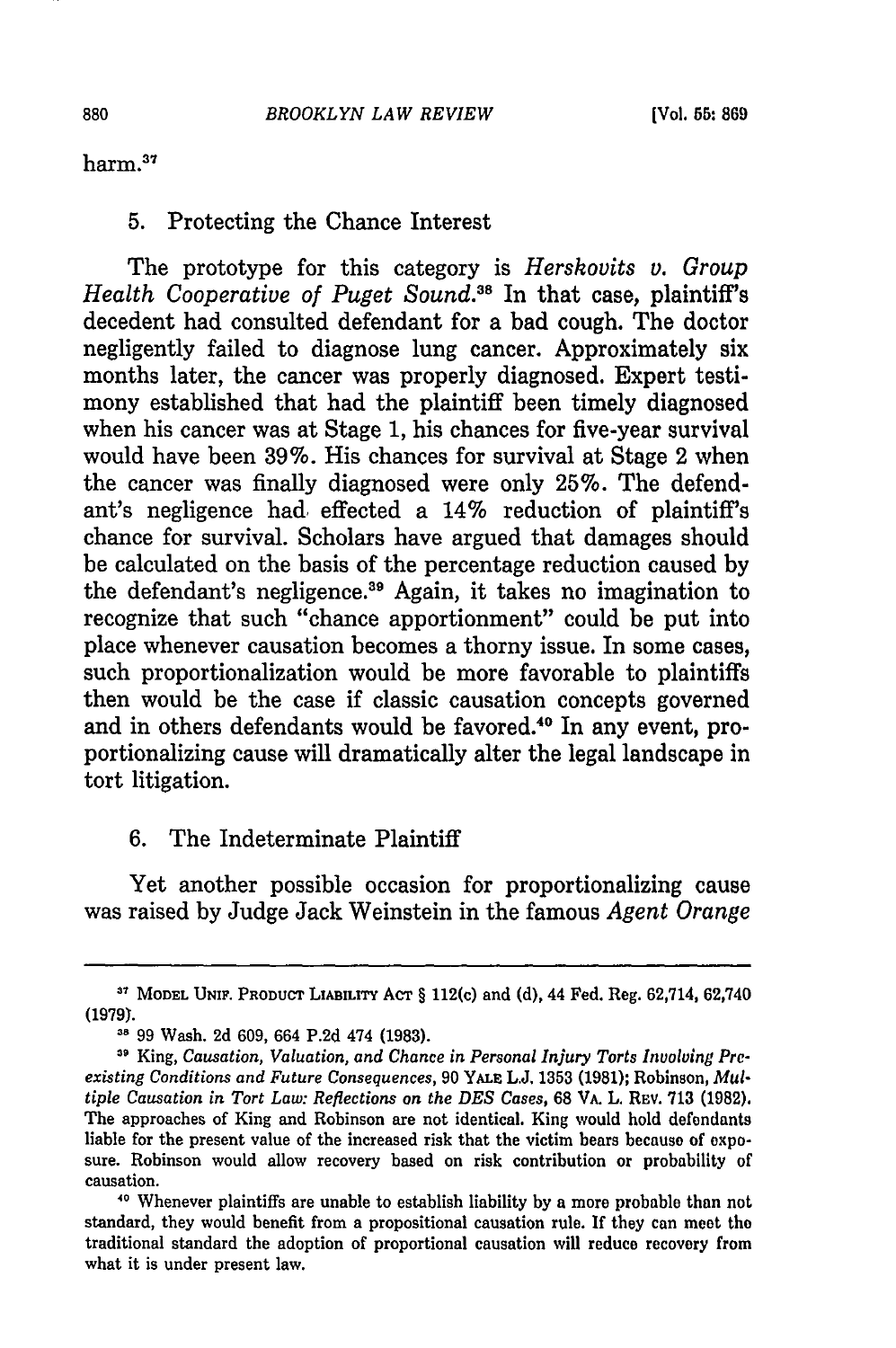litigation.<sup>41</sup> In that case, the court noted that defendant might have been able to establish that the use of Agent Orange in Vietnam was responsible for an increased number of cancers to veterans over and above that which could be expected from a random group of persons not exposed to the toxic agent. However, no individual plaintiff might be able to prove that his cancer was a result of the exposure to the Agent Orange rather than a random cancer. If we assume that plaintiffs can establish a higher incidence of cancer for those exposed to the cancer-causing toxic agent, some form of proportional recovery might be fashioned to reflect the harm actually caused by the defendant.<sup>42</sup> The indeterminate plaintiff cases are, of course, a mirror image of the indeterminate defendant cases which brought about the market share theory. If defendants are to be charged for the harm which they brought about to the world at large even though cause cannot be established for any individual injury, there is no good reason that the selfsame logic should not be utilized to force defendants to pay when proof problems do not permit an individual plaintiff to demonstrate that his particular harm was caused by the defendant's toxic agent. If cause to the world becomes the basis for proportional recovery, in one case there is a strong argument for proportional recovery in the other.

Ultimately, I have serious doubts that the move to proportionalization is wise.43 That does not mean that I believe that defendants who have brought about injury in situations where classical cause cannot be established should walk away scot free. Alternative compensation systems will have to be developed to deal with the kinds of tragedies which they have brought about. The attempts to proportionalize have not been effective. Some nine years after *Sindell,* we are still bogged down in complex and costly litigation. Injured plaintiffs will see too little too late. Legal costs will devour a significant portion of the final recoveries. Ultimately, market share has failed because it has attempted to graft a novel theory of recovery against a matrix of tort concepts which do not easily mesh with it.

*<sup>&</sup>quot; In re* "Agent Orange" Product Liability Litigation, **597 F. Supp.** 740, **833.42 (E.D.N.Y. 1984),** *aff'd,* **818 F.2d 145 (2d** Cir. **1987),** *cert denied,* **484 U.S. 1004 (1988).** <sup>42</sup>*Id.* at **837-39.**

<sup>&</sup>lt;sup>43</sup> For a thorough discussion of the practical and jurisprudential difficulties caused by proportionalization, see Bush, *Between Two Worlds: The Shift from Individual to Group Responsibility in the Law of Causation of Injury,* **33 UCLA** L REv. 1473 **(1986).**